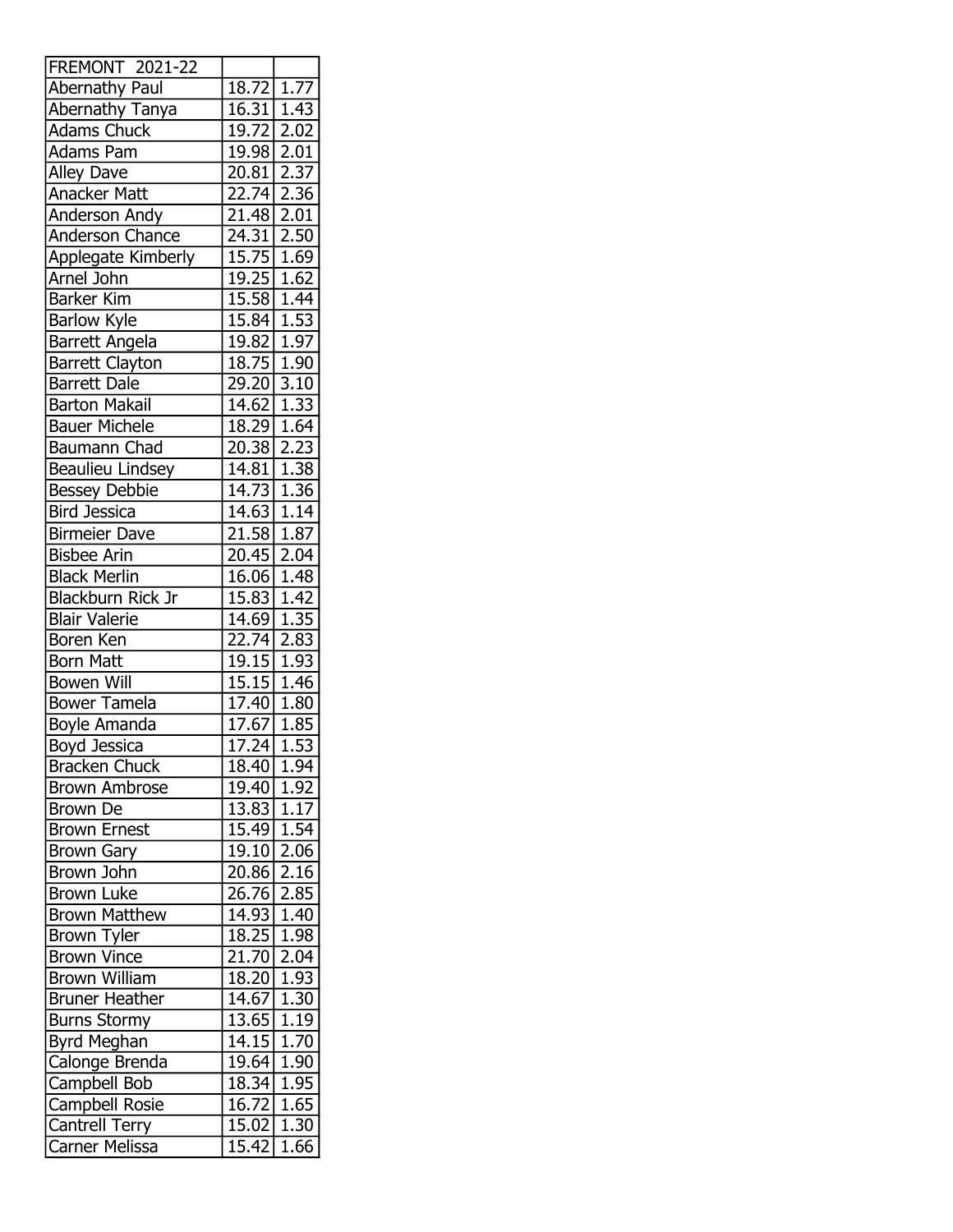| Castro Christina                | 17.14                        | 1.59 |
|---------------------------------|------------------------------|------|
| Chancellor Tina                 | 15.33 1.33                   |      |
| Claghorn Melissa                | 17.50 1.91                   |      |
| Clark Taris                     | $0.00$   1.25                |      |
| <b>Cleveland Silas</b>          | 15.51   1.25                 |      |
| <b>Cliame Nate</b>              | 18.29                        | 2.02 |
| Clymer Jen                      | 14.61   1.41                 |      |
| Colson Anna                     | 16.25 1.49                   |      |
| Conley Adam                     | $17.54$ 1.77                 |      |
| <b>Connally Wesley</b>          | 23.56 2.38                   |      |
| Conner Jennifer                 | 15.95 1.63                   |      |
| Cooper Art                      | $\overline{21.13}$ 2.16      |      |
| Corbin Jessica                  | 14.63   1.00                 |      |
| <b>Corbin Travis</b>            | 15.61 1.39                   |      |
| Corrizosa Henry                 | 25.59 2.60                   |      |
| Countryman John                 | 15.97 1.40                   |      |
| Crain Cece                      | 14.79 1.34                   |      |
| <b>Crawford Cody</b>            | 26.74 2.85                   |      |
| Crawford Mike                   | 18.60 1.53                   |      |
| <b>Creek Carolyn</b>            | $18.47$ 1.83                 |      |
| Creek Darrell (DJ)              | 25.60                        | 2.63 |
| David Jason                     | 29.01 3.17                   |      |
| Davidson Tad                    | 15.84 1.64                   |      |
| Davis Brian                     | $17.11 \mid 1.68$            |      |
| Davis Dave                      | 23.53 2.60                   |      |
| Davis DJ                        | 18.21   1.93                 |      |
| Davis Etwinda                   | 15.18 1.48                   |      |
| Davis Jatina                    | 14.89                        | 1.33 |
| Davis Jon                       | 22.90                        | 2.25 |
| Davis Lenora                    | 16.10 1.59                   |      |
| Dean James                      | $15.31 \mid 1.45$            |      |
| Dempster Bruce                  | 14.39 1.24                   |      |
| Dickenson Ward                  | 24.57                        | 2.65 |
| Drake Mara                      | 18.96 1.95                   |      |
| <b>Dubie Shelly</b>             | 15.33                        | 1.42 |
| Duran Ricky                     | 18.18 1.65                   |      |
| Ecker Max Jr.                   | 20.31 2.00                   |      |
| <b>Elliott Duane</b>            | 17.04                        | 1.68 |
| <b>Etter Ron</b>                | 22.62                        | 2.24 |
| Even Dennis                     | 18.08                        | 1.55 |
| Faran Connor                    | 25.81                        | 2.71 |
| Federer Buddy                   | 29.48                        | 2.83 |
| Fegler Jeanna                   | 14.80                        | 1.24 |
| Fegler Steve                    | 32.71                        | 3.61 |
| Fernandez Jason                 | 20.08 2.06                   |      |
|                                 | 18.74                        | 1.93 |
| Ferris Kyle                     | 17.81                        | 1.72 |
| Ferris Lynette<br>Ferris Sammie | 19.25                        | 1.91 |
|                                 | 15.88                        | 1.55 |
| Ferris Sissy<br>Flom Chris      |                              |      |
|                                 | $\overline{1}$ 5.62<br>16.28 | 1.65 |
| <b>Flores Shelli</b>            |                              | 1.62 |
| Folston Brad                    | 15.12                        | 1.34 |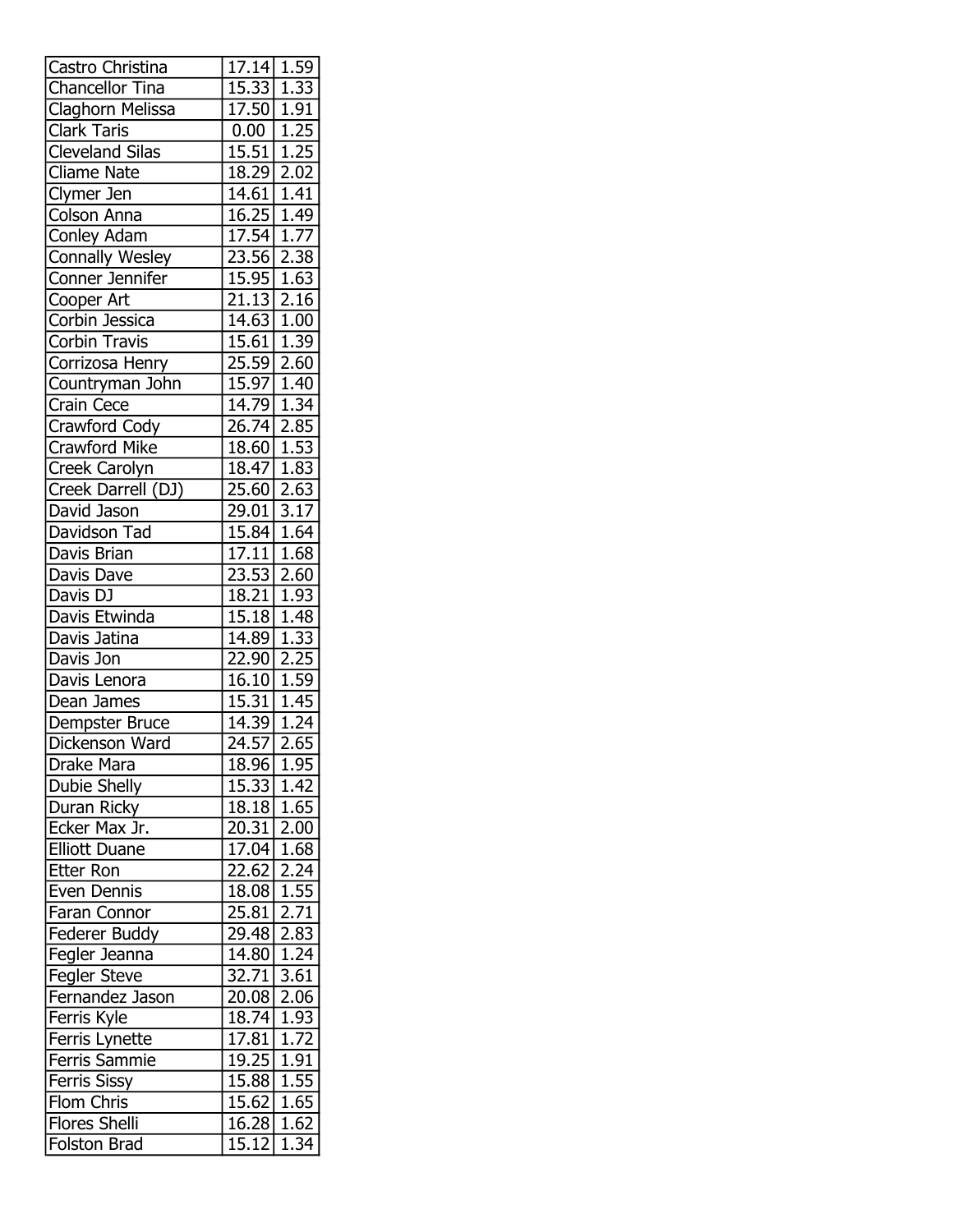| Forrester Robert           | 19.93                                 | 1.99                |
|----------------------------|---------------------------------------|---------------------|
| Forton Becky               | 14.43 1.23                            |                     |
| Foust Tom                  | 17.97   1.71                          |                     |
| <b>Galt Matthew</b>        | $19.25$   1.99                        |                     |
| Garcia Melissa             | 18.96 1.92                            |                     |
| Garrett Roy                | 16.73                                 | 1.52                |
| <b>Gilberson Christine</b> | 14.27 0.89                            |                     |
| Gilkey Jeremy              | 18.32 1.80                            |                     |
| Gloy Allan                 | 17.64 1.76                            |                     |
| Goehring Will              | 20.96 2.06                            |                     |
| Goich Jr. Micheal          | 15.73 1.27                            |                     |
| Golus Kyle                 | $\overline{20.80}$ 2.08               |                     |
| Guina Amberlee             | 15.20   1.44                          |                     |
| Guina Rondell              | 22.18 2.33                            |                     |
| Hackleman Oakley           | 15.66 1.53                            |                     |
| Hall Bernadette            | $16.07$ 1.44                          |                     |
| <b>Hall Chris</b>          | $18.96$ 2.08                          |                     |
| Hanger Kourtney            | 14.26 0.94                            |                     |
| Hanger Royce               | 20.42 1.79                            |                     |
| Hanway Bert                | $\overline{27.94}$ 3.00               |                     |
| Hanway Leo                 | $21.54$ 2.35                          |                     |
| Hanway Shanna              | 16.29 1.69                            |                     |
| Harris Guy                 | 13.92 1.25                            |                     |
| <b>Harris Mia</b>          | $14.77$ 1.30                          |                     |
| Harris Pat                 | $21.55$ $2.11$                        |                     |
| <b>Hatfield Avery</b>      | 12.74 1.27                            |                     |
| <b>Haviland Brandon</b>    | 15.40 1.61                            |                     |
| <b>Headley Delsie</b>      | $15.\overline{54}$                    | 1.46                |
| <b>Heatley Rob</b>         | 16.60                                 | 1.41                |
|                            | 18.53 1.86                            |                     |
| Higgs Bobbi                |                                       |                     |
| Higgs Jeremy               | 20.94 2.16<br>14.58 1.29              |                     |
| Hildner BreeAnna           |                                       |                     |
| <b>Hill Marvin</b>         | 19.24                                 | 1.77                |
| Hilton Brandon             | $0.00$  <br>$\overline{17.18}$   2.03 | 1.63                |
| <b>Hinkley Bruce</b>       |                                       |                     |
| <b>Hinkley Tish</b>        | 15.81   1.40                          |                     |
| Hodgkin Terry              | 13.70                                 | 1.18                |
| Holakwski David            | $\overline{17.84}$ 1.78               |                     |
| Horath Dan                 | $\overline{24.42}$ 2.52               |                     |
| Hornacker Amber            | 15.33                                 | 1.19                |
| Hubbard Al                 | 22.23                                 | 2.32                |
| <b>Hubbard Pat</b>         | 28.69                                 | 3.26                |
| Hubbard Yavonda            | 16.99                                 | 1.51                |
| Huntley Hali               | $14.19$ 1.10                          |                     |
| <b>Huntley Steven</b>      | 14.66                                 | 1.22                |
| Hurtado June               | 15.15 1.33                            |                     |
| Hurtado Steve              | 17.51                                 | $\frac{1.79}{1.79}$ |
| Hutchinson Phil            | 21.02                                 | 2.08                |
| Ibarra Jason               | 26.02                                 | 2.65                |
| Jackson Amanda             | 16.05                                 | 1.70                |
| Jackson Tony               | 19.73                                 | 2.47                |
| Jacques Bill               | 16.72                                 | $\overline{1.37}$   |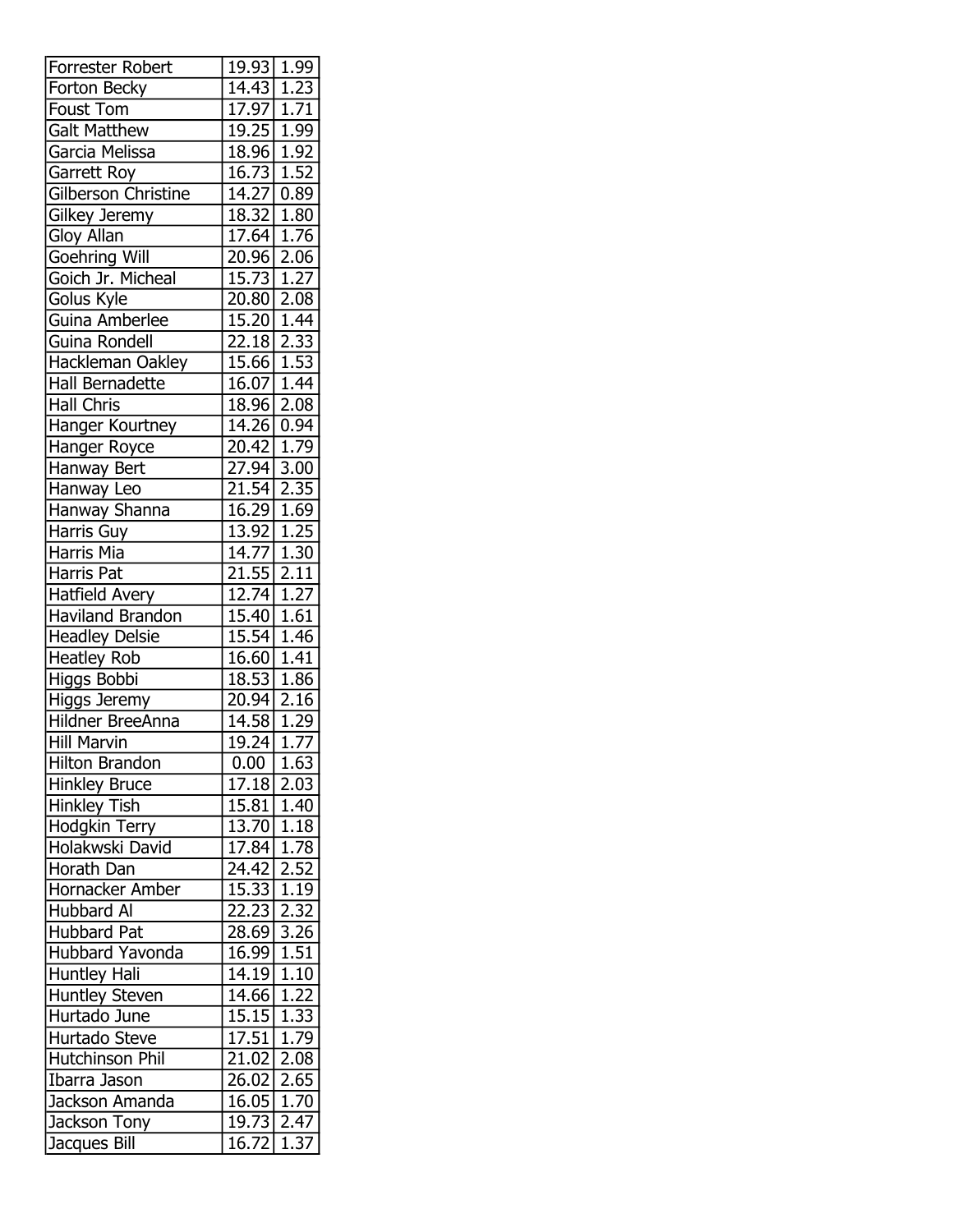| Jenkins Lee             | 17.31                   | 1.74 |
|-------------------------|-------------------------|------|
| Jenkins Tamarra         | $15.40$ 1.37            |      |
| Joe Dennis              | 21.54 2.74              |      |
| Johnson Glenn           | $14.18$ 1.13            |      |
| Joe Jennifer            | $15.97 \mid 1.64$       |      |
| Johnson Herbie          | $16.84$ 1.51            |      |
| Johnson Steve           | 16.86 1.61              |      |
| Jones Tayln             | 14.39 1.24              |      |
| Kara Ibraham            | $\overline{23.20}$      | 2.21 |
| Kasper Susan            | 22.11                   | 2.09 |
| Kellner David           | 24.62 2.59              |      |
| Kelly Dayna             | 18.06 1.69              |      |
| Kelly Shane             | $\overline{20.38}$ 1.96 |      |
| Kendall Barbara         | 17.59 1.73              |      |
| Kendall Frankie         | $15.40$ 1.49            |      |
| Kendall Jerry           | 18.67 1.85              |      |
| Kennedy Deb             | 15.01 1.33              |      |
| Kennerk Jake            | 19.25 2.00              |      |
| Kosirog Leo             | $16.93$ 1.63            |      |
| Lange Bob               | $16.97$ 1.65            |      |
| Lantgen Brock           | $16.48 \mid 1.76$       |      |
| Lawson Bridger          | 25.30 2.63              |      |
| Lehto Allen             | 18.98 1.98              |      |
| Lehto Diane             | 14.92 1.20              |      |
|                         |                         |      |
| Leicester Kayla         | 15.28                   | 1.37 |
| Lemley Lonnie           | 16.31   1.60            |      |
| Lemons Phillip          | 17.37                   | 1.72 |
| Leonhardt Matt          | 20.50                   | 2.31 |
| Lesher Raine            | 18.24 1.73              |      |
| Lianzno Phill           | 15.28 1.55              |      |
| Liedy Blake             | 15.92 1.39              |      |
| Liedy Cassie            | 14.47 1.20              |      |
| Liedy Stephanie         | 14.75 1.25              |      |
| Lobdell Dale            | 22.53                   | 2.25 |
| Locker Mike             | 21.45                   | 2.07 |
| Locker Russ             | 20.60                   | 2.26 |
| Long Corrina            | 15.29                   | 1.35 |
| Long Justin             | 17.74                   | 1.78 |
| Long Mandy              | 14.03                   | 1.17 |
| Lyon Jeromy             | 17.11                   | 1.68 |
| Lytle Jason             | 15.62 1.66              |      |
| Macdonald Kayla         | 13.07                   | 0.96 |
| Mahaffey Kressie        | 13.98                   | 0.92 |
| Markowski Brian         | 23.36 2.35              |      |
| Markowski Paula         | 19.04                   | 1.85 |
| Martel Babe             | 16.95                   | 1.60 |
| Martel JC               | 22.30                   | 2.34 |
| <b>Martinez Candice</b> | 14.41                   | 1.41 |
| <b>Mathes Chance</b>    | 19.90                   | 2.10 |
| McFarland Josh          | 22.04                   | 2.37 |
| McKenzie Randy          | 21.71                   | 2.32 |
| McKing Raymond          | 15.52                   | 1.32 |
|                         |                         |      |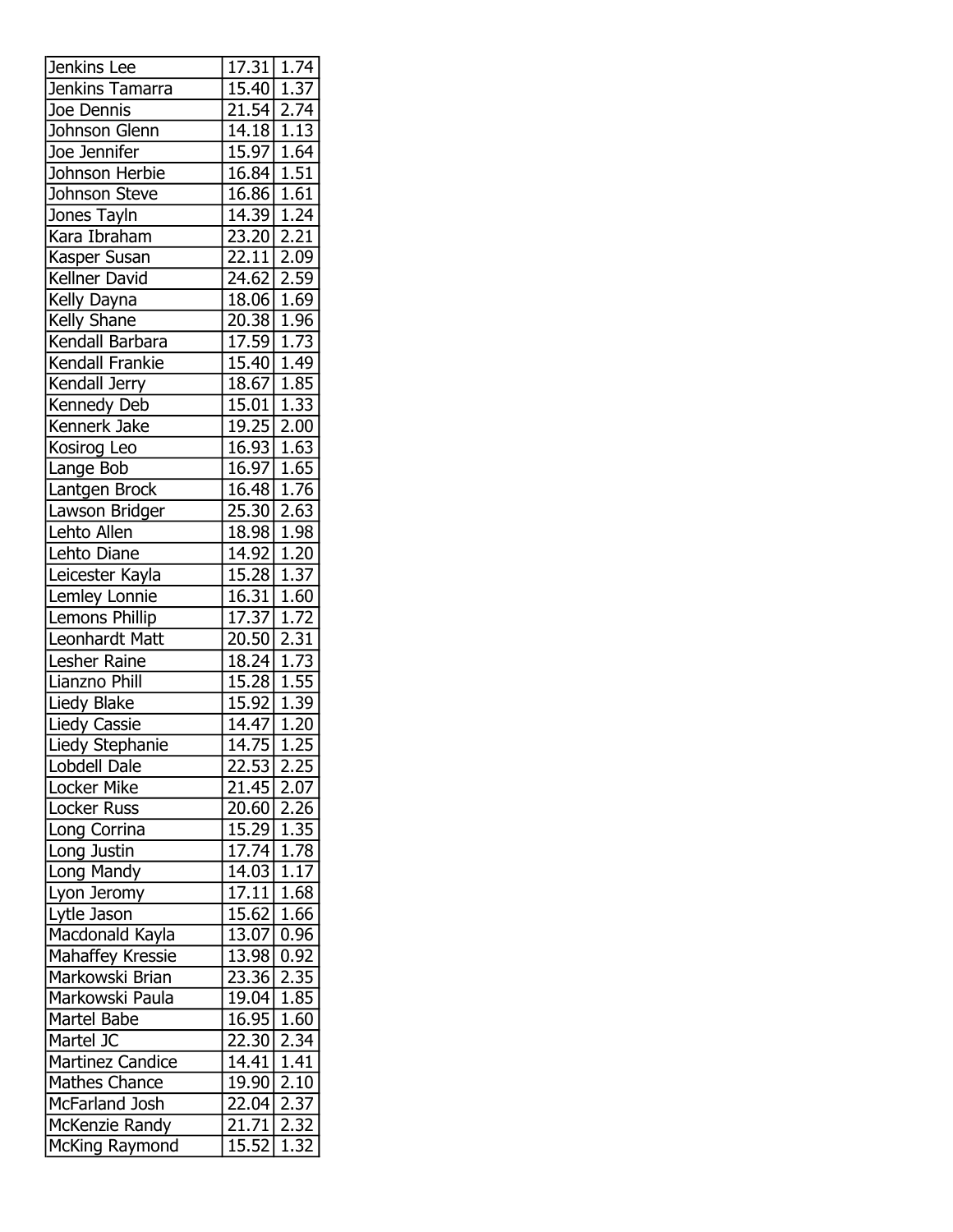| McMichael Cindy       | 20.23 2.09         |                   |
|-----------------------|--------------------|-------------------|
| Miller Adam           | 15.31   1.97       |                   |
| Moede Jane            | 16.70 1.63         |                   |
| Monroe Erron          | 24.94              | 2.64              |
| Monroe Jay            | 25.85              | 2.71              |
| Moore Larry           | 20.50              | 1.88              |
| Morris Levi           | 17.11              | 1.71              |
| Murdock Megan         | 22.72              | 2.25              |
| Murfitt Heather       | 15.16              | 1.52              |
| Murfitt Selmer        | 17.53              | 1.85              |
| <b>Murfitt Trina</b>  | 17.86 1.84         |                   |
| Myers Tesla           | 13.98              | 1.08              |
| <b>Neale Caleb</b>    | 15.98              | 1.51              |
| Nelson Christina      | 16.22              | 1.62              |
| Nelson Marlene        | 0.00               | 0.94              |
| Nelson Steven         | 17.83              | 1.69              |
| Neubauer Warren       | 17.04              | 1.94              |
| Noonan Krystal        | 13.79              | 1.23              |
| Nottingham David      | 16.18              | 1.66              |
| Nottingham Josh       | 20.57              | 2.12              |
| Nottingham Shantell   | 15.76              | 1.63              |
| <b>Orand Travis</b>   | 13.48 1.48         |                   |
| Osborne Amy           | 14.86              | 1.33              |
| Osborne Bill          | 15.75              | 1.38              |
| Osborne Carl          | 14.96              | 1.39              |
| <b>Oviatt Qwenton</b> | 18.42              | 1.85              |
| <b>Owens Airin</b>    | 14.34              | 1.30              |
| Owens Etwinda         | 15.18              | 1.48              |
| Parazoo Kayla         | 18.76              | 1.73              |
| Parazoo Travis        | 24.78              | 2.46              |
| Parker Dick           | 17.13              | 1.62              |
| Parker Myles          | 18.61              | 1.90              |
| Parker Nikki          | 16.64              | 1.70              |
| Parker Preston        | 22.09              | 2.27              |
| Pasquinelli Patrick   | 15.47              | 1.35              |
| <b>Paul Kellie</b>    | 17.57              | 1.62              |
| Peck Kevin            | 17.24              | 1.58              |
| Peck Natasha          | $\overline{19.94}$ | 1.85              |
| Peden Jim             |                    | 1.55              |
|                       | 15.93              |                   |
| Phillips Megan        | 15.20              | 1.43              |
| Pitt Jeremy           | 16.39              | 1.43              |
| Pitt Stephanie        | 16.28              | 1.42              |
| Potter Adam           | 19.08              | 2.35              |
| Potts Earl            | 19.26              | 1.99              |
| <b>Powell Archie</b>  | 13.53              | 1.10              |
| Preslar Nick          | 18.90              | $\overline{1.76}$ |
| Preston Ryan          | 23.08              | 2.36              |
| Price Josh            | 15.65              | 1.32              |
| Price Roger           | 19.10              | 1.68              |
| <b>Priest Tammy</b>   | 14.47              | 1.51              |
| Ravellette Tasya      | 22.83              | 2.29              |
| Ray Athena            | 14.08              | 1.06              |
| Rider Benny           | 17.10              | 1.76              |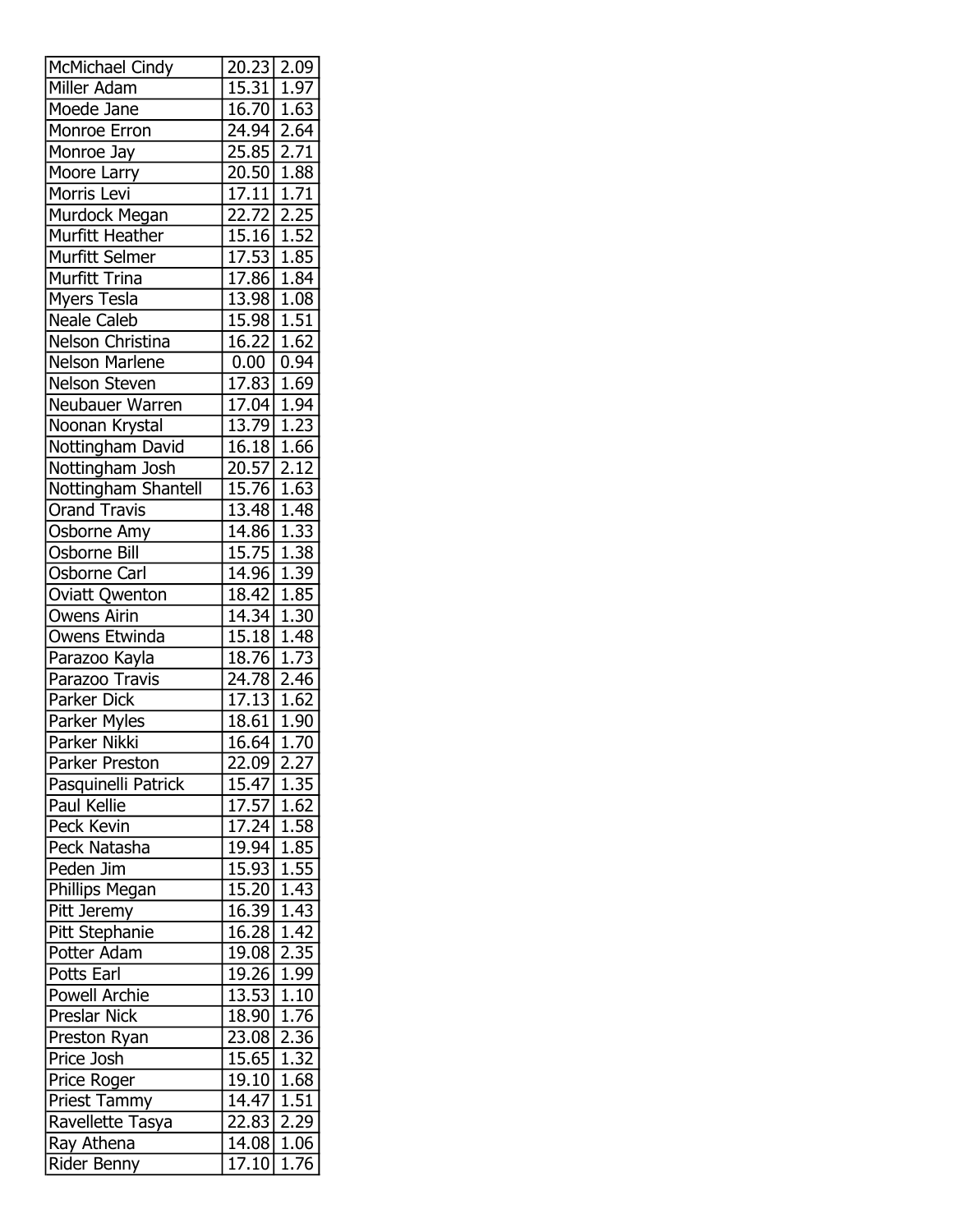| <b>Rider Marion</b>     | 16.18                     | 1.65              |
|-------------------------|---------------------------|-------------------|
| Robinson Lee            | 21.36 2.07                |                   |
| Roskowske Katie         | 14.14 1.32                |                   |
| Rouse Larry             | $23.\overline{55}$ 2.06   |                   |
| <b>Roth Robert</b>      | $17.36$ 1.66              |                   |
| Runyan Darren           | 18.42                     | 1.79              |
| Runyan Tammy            | 17.19 1.77                |                   |
| <b>Sanders Dalton</b>   | $25.24$ 2.54              |                   |
| Sanders Eric            | 16.50   1.62              |                   |
| Sanders Joei            | 16.39 1.68                |                   |
| Saunders Frisco         | 23.36 2.34                |                   |
| Saunders Lacy           | $\overline{12.10}$ 0.73   |                   |
| Saunders Tina           | 14.78                     | 1.26              |
| Schatza Becca           | 14.21                     | 1.20              |
| Schatza Drew            | $\overline{19.19}$   1.93 |                   |
| Schmidt Amy             | 14.94                     | 1.39              |
| Shadden Kimberly        | 14.47                     | 1.29              |
|                         | 15.12 1.49                |                   |
| <b>Shaw Connie</b>      | $15.82 \mid 1.40$         |                   |
| Shaw Jamie              |                           |                   |
| Shepard Shelby          | 18.48 1.85                |                   |
| Shinkle Cody            | 15.91                     | 1.72              |
| Slingerland Cori        | 14.61                     | 1.38              |
| Sloan Tina              | 13.82 1.28                |                   |
| Smith Cory              | 21.66                     | 2.40              |
| Smith Lantz             | 27.12                     | 2.77              |
| Spearman Rod            | 16.95 1.75                |                   |
| Spoonhunter James       | 19.55                     | 2.04              |
| Spoonhunter Kieth       | 24.24                     | 2.72              |
| Spoonhunter Karee       | 13.52                     | 0.92              |
| Springman Robbie        | 16.50 1.33                |                   |
| <b>Stanbury Sheri</b>   | 15.72                     | 1.49              |
| Standridge Scott        | 0.00                      | 1.85              |
| Sullivan Matt           | $\overline{17.58}$        | $\overline{1.65}$ |
| Sywassink Grant         | 17.13                     | 1.86              |
| Tatro Josh              | 0.00                      | 1.69              |
| <b>Teran Brandt</b>     | 17.69                     | 1.88              |
| <b>Teran Tyrel</b>      | 23.58                     | 2.36              |
| Thayer Val              | 19.79 1.97                |                   |
| <b>Topaum Catie</b>     | 14.18                     | 1.05              |
| Topaum Kari             | 15.73                     | 1.44              |
| Tropea Gerry            | 17.32                     | 1.64              |
| <b>Tropea Vince</b>     | 22.01                     | 2.33              |
| VanOverbeke Bernie      | 15.72                     | 1.12              |
| Vigil Sherry            | 0.00                      | 1.33              |
| <b>Vogelsang Sherry</b> | 0.00                      | 1.43              |
| Ward Amy                | 18.07 1.61                |                   |
| Warren Belinda          | $\overline{16.45}$        | 1.46              |
| Warren Jerome           | 16.74                     | 1.60              |
| Warren Kat              | 16.73                     | 1.59              |
| <b>Warren Mike</b>      |                           |                   |
|                         | 17.57                     | 1.71              |
| Warren Rosa             | 16.00                     | 1.66              |
| Warren Susanna          | 15.40                     | 1.13              |
| Warren Theresa          | 13.61                     | 1.15              |